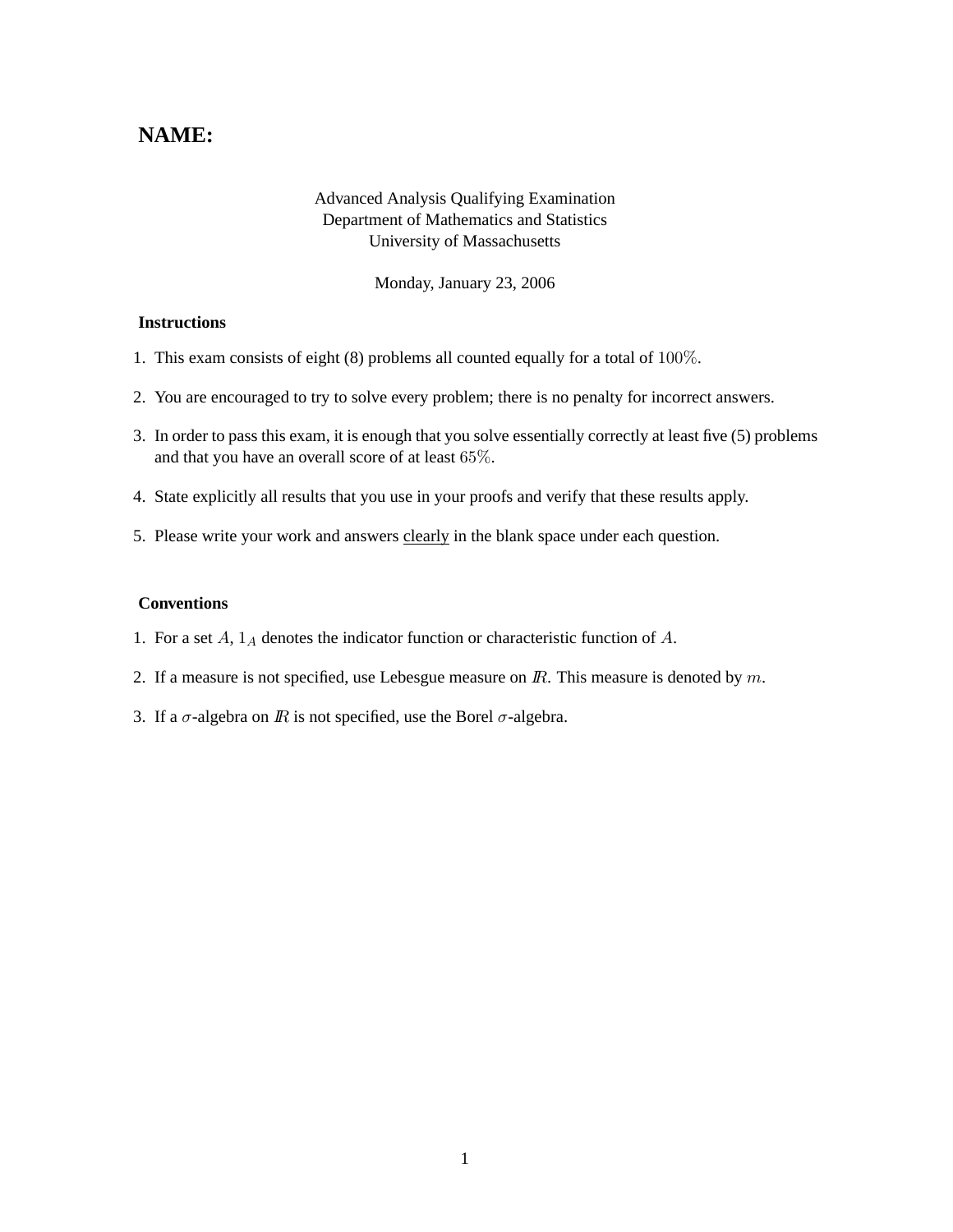1. Let  $(X, \mathcal{M}, \mu)$  be a finite measure space with  $\mu(X) > 0$  and let f be a nonnegative, Borelmeasurable function mapping X into  $[0, \infty)$ . For  $A \in \mathcal{M}$ , define

$$
\lambda(A) = \int_A f \, d\mu \, .
$$

- (a) Prove that  $\lambda$  is a measure on  $\mathcal{M}$ .
- (b) Assume that f is also bounded. Prove that  $\lambda$  is a *finite* measure.

(c) Assume that  $f \neq 0$  a.e. Prove that there exists  $A \in \mathcal{M}$  such that  $\lambda(A) > 0$ . This proves that the measure  $\lambda$  is nontrivial.

(d) Let g be any nonnegative, Borel-measurable function mapping X into  $[0, \infty)$ . Prove that

$$
\int_X g \, d\lambda = \int_X f g \, d\mu \, .
$$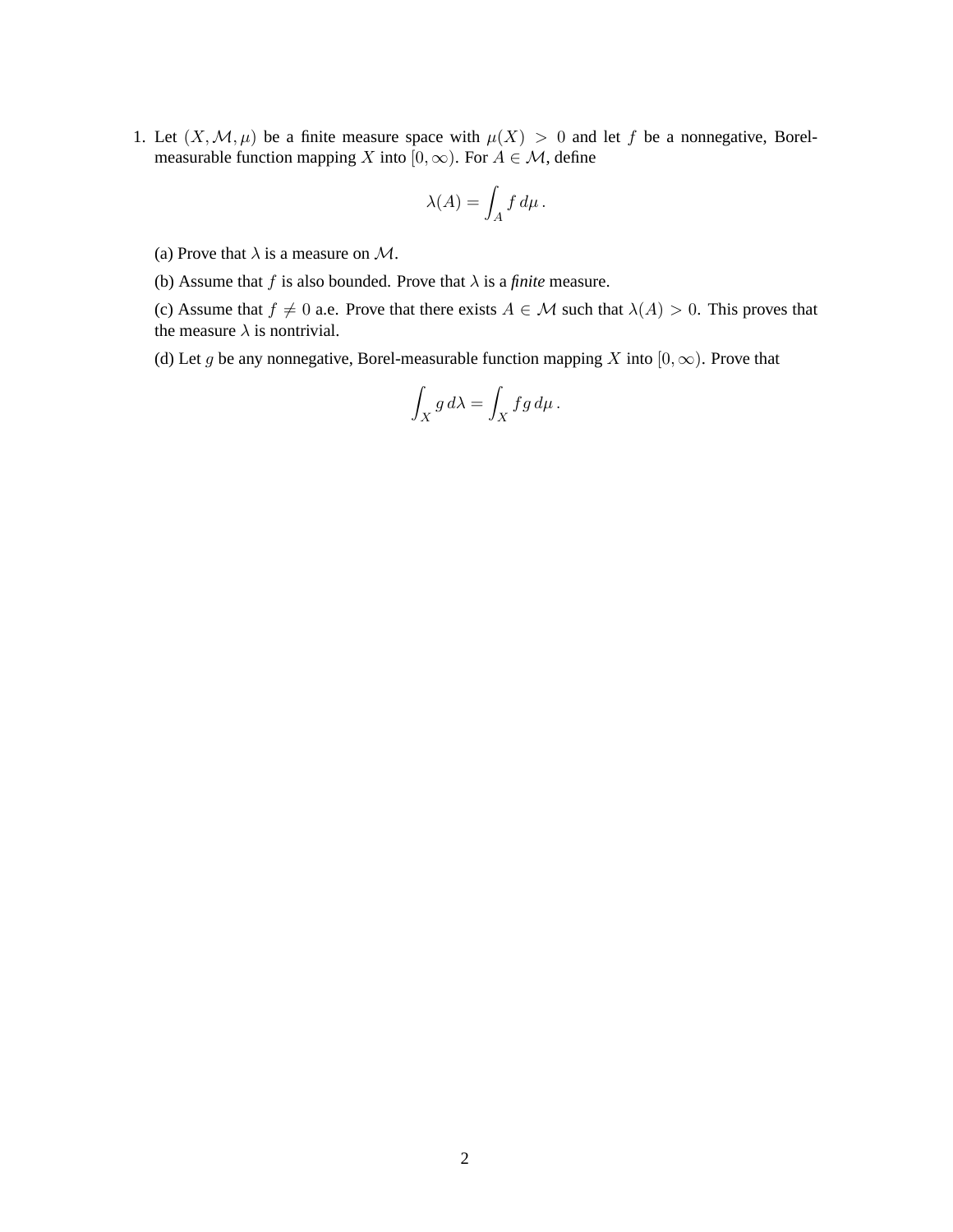- 2. Let H denote the Hilbert space  $L^2[0,1]$  with respect to Lebesgue measure. Let D denote the span of the functions 1 and  $x$  in  $H$ .
	- (a) Determine an orthonormal basis of D.

(b) Is the orthonormal basis that you found in part (a) unique? If not, indicate another orthonormal basis.

(c) Define  $f(x) = x^2$  for  $x \in [0, 1]$ . Find an element  $g \in \mathcal{D}$  satisfying

$$
||f - g|| = \inf_{h \in D} ||f - h||.
$$

Explain all your steps and state carefully any theorems about Hilbert space that you need.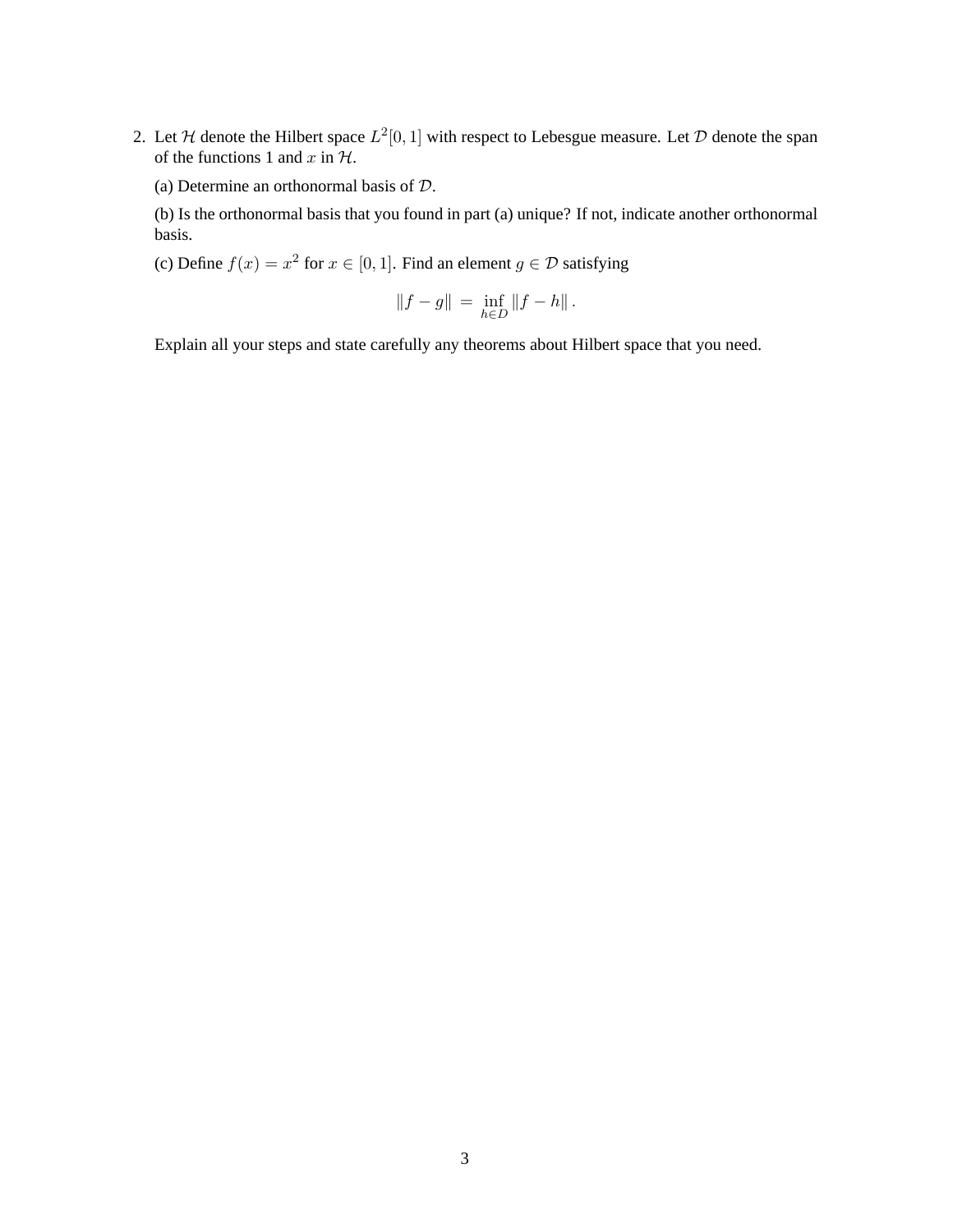- 3. Let  $(X, \mathcal{M}, \mu)$  be a measure space and  $\{f_n, n \in \mathbb{N}\}\$ a sequence of Borel-measurable functions mapping  $X$  into  $\mathbb{R}$ .
	- (a) Define the concept  $f_n \to 0$  a.e. as  $n \to \infty$ .
	- (b) We say that  $f_n \to 0$  in measure as  $n \to \infty$  if for all  $\delta > 0$ ,  $\lim_{n \to \infty} \mu(A_n(\delta)) = 0$ , where  $A_n(\delta)$  is a set defined in terms of  $f_n$  and  $\delta$ . Indicate the definition of  $A_n(\delta)$ .
	- (c) Let  $B = \{x \in X : \lim_{n \to \infty} f_n(x) = 0\}.$ 
		- (i) Express  $B<sup>c</sup>$ , the complement of B, as a countable union of a countable intersection of a countable union of the sets  $A_n(\delta)$  in part (b) for appropriate choices of  $\delta$ .
	- (ii) Assume that for any  $\delta > 0$  there exists  $c < \infty$  such that for all  $n \in \mathbb{N}$ ,  $\mu(A_n(\delta)) \le c/n^2$ . Prove that  $\mu(B^c) = 0$ . What does this say about the convergence of  $f_n$  to 0 as  $n \to \infty$ .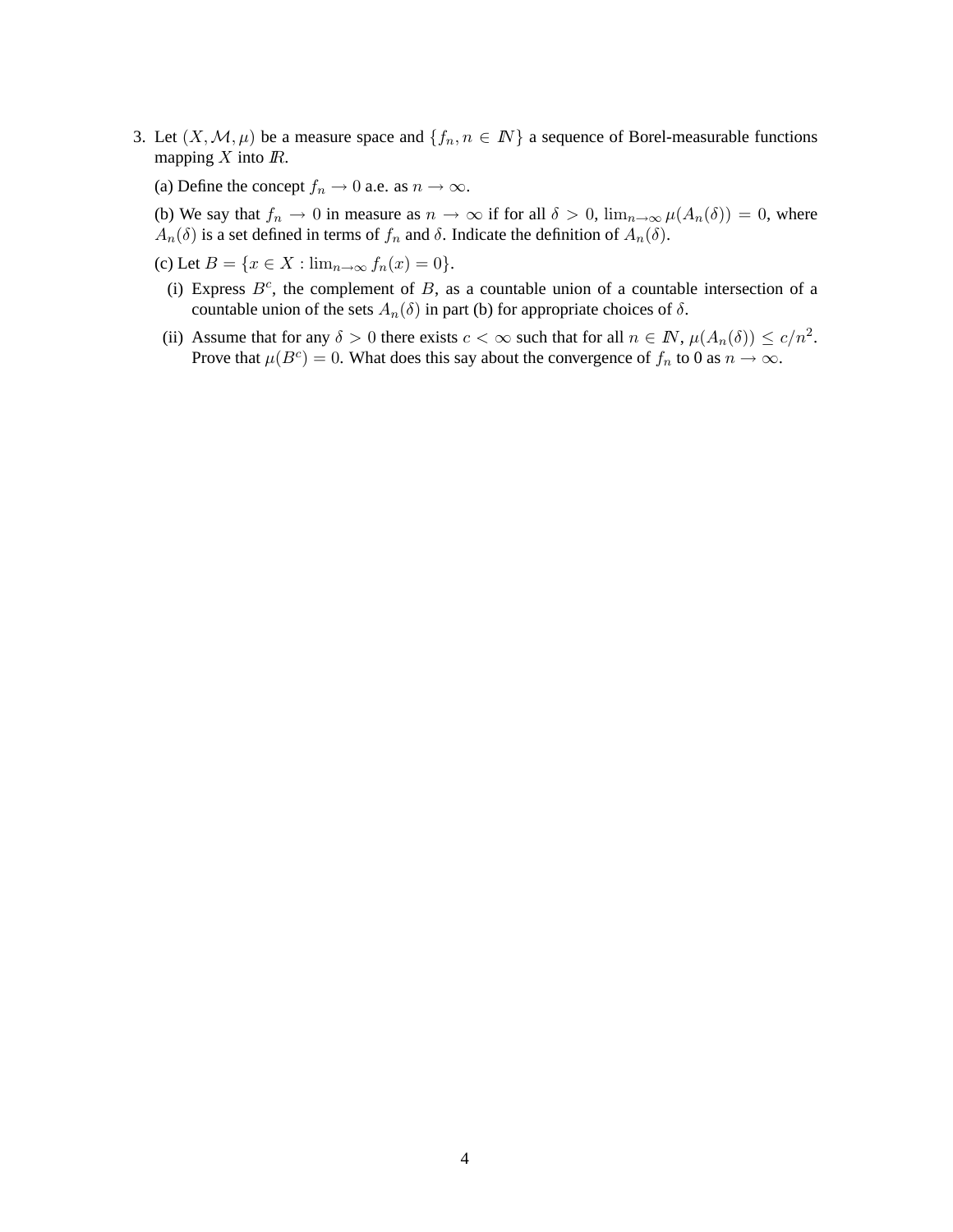4. Let  $(X, \mathcal{M}, \mu)$  be a finite measure space and let  $\{f_n, n \in \mathbb{N}\}\$  be a sequence of nonnegative, Borel-measurable functions mapping X into  $\mathbb R$  and satisfying  $f_n \to 0$  in  $L^1$  as  $n \to \infty$ .

(a) Prove that  $\sqrt{f_n} \to 0$  in  $L^1$  as  $n \to \infty$ . (**Hint.** For each n split X into  $\{x \in X : f_n \ge \varepsilon\}$  and  ${x \in \mathcal{X} : f_n < \varepsilon}.$ 

(b) Give an example to show that  $f_n^2$  need not converge to 0 in  $L^1$  as  $n \to \infty$ .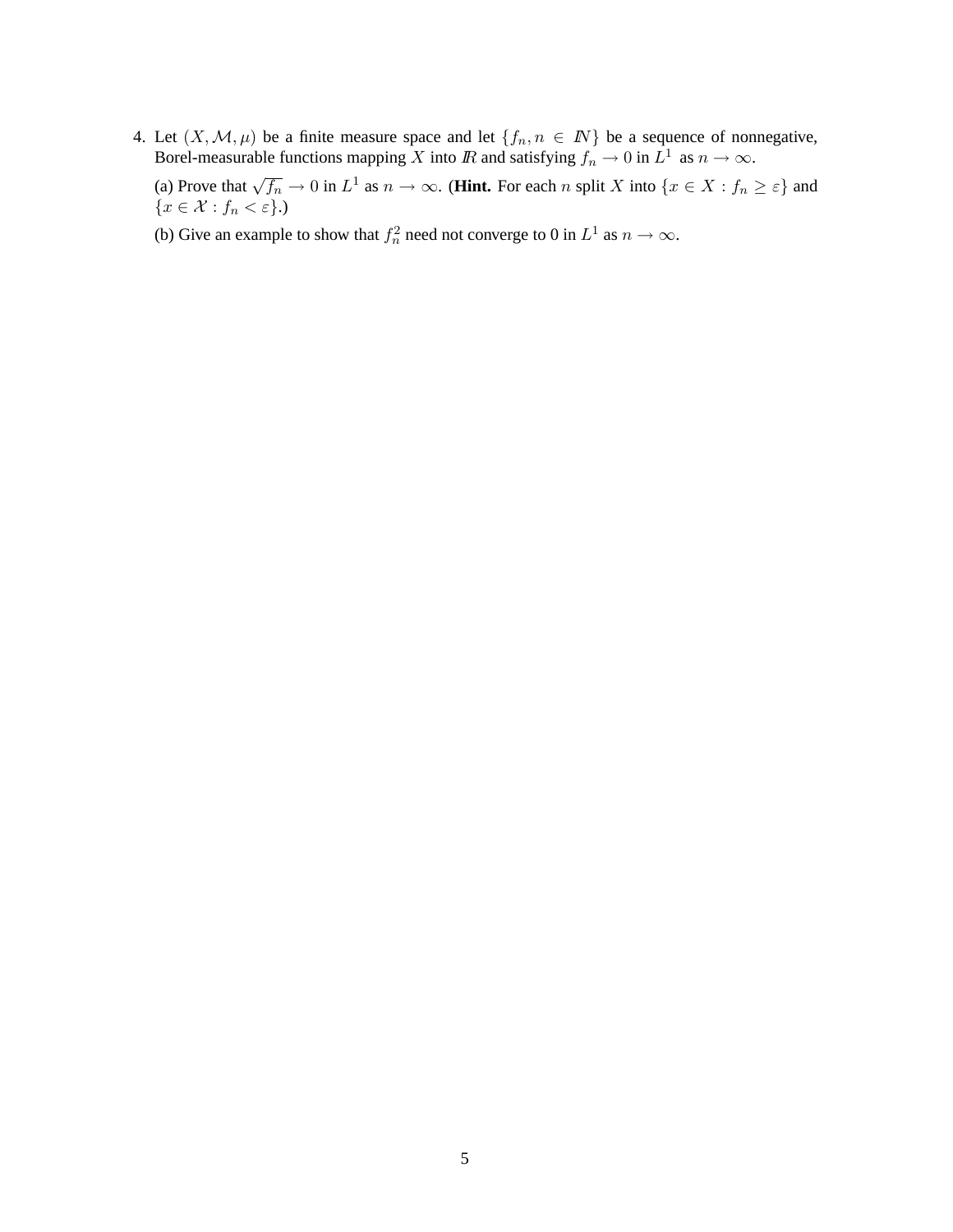5. Let  $(X, \mathcal{M})$  be a measurable space; let  $\mu$  be a finite, positive measure on this space; and let  $\nu$  be a finite, signed measure on this space. Denote by  $|\nu|$  the positive measure that is the total variation of  $\nu$ . Prove that the following statements (a) and (b) are equivalent:

(a) For all 
$$
E \in \mathcal{M}
$$
,  $|\nu(E)| \le \mu(E)$ .  
\n(b)  $\nu \ll \mu$  and  $\left| \frac{d\nu}{d\mu}(x) \right| \le 1$  for  $\mu$ -a.e.  $x \in X$ .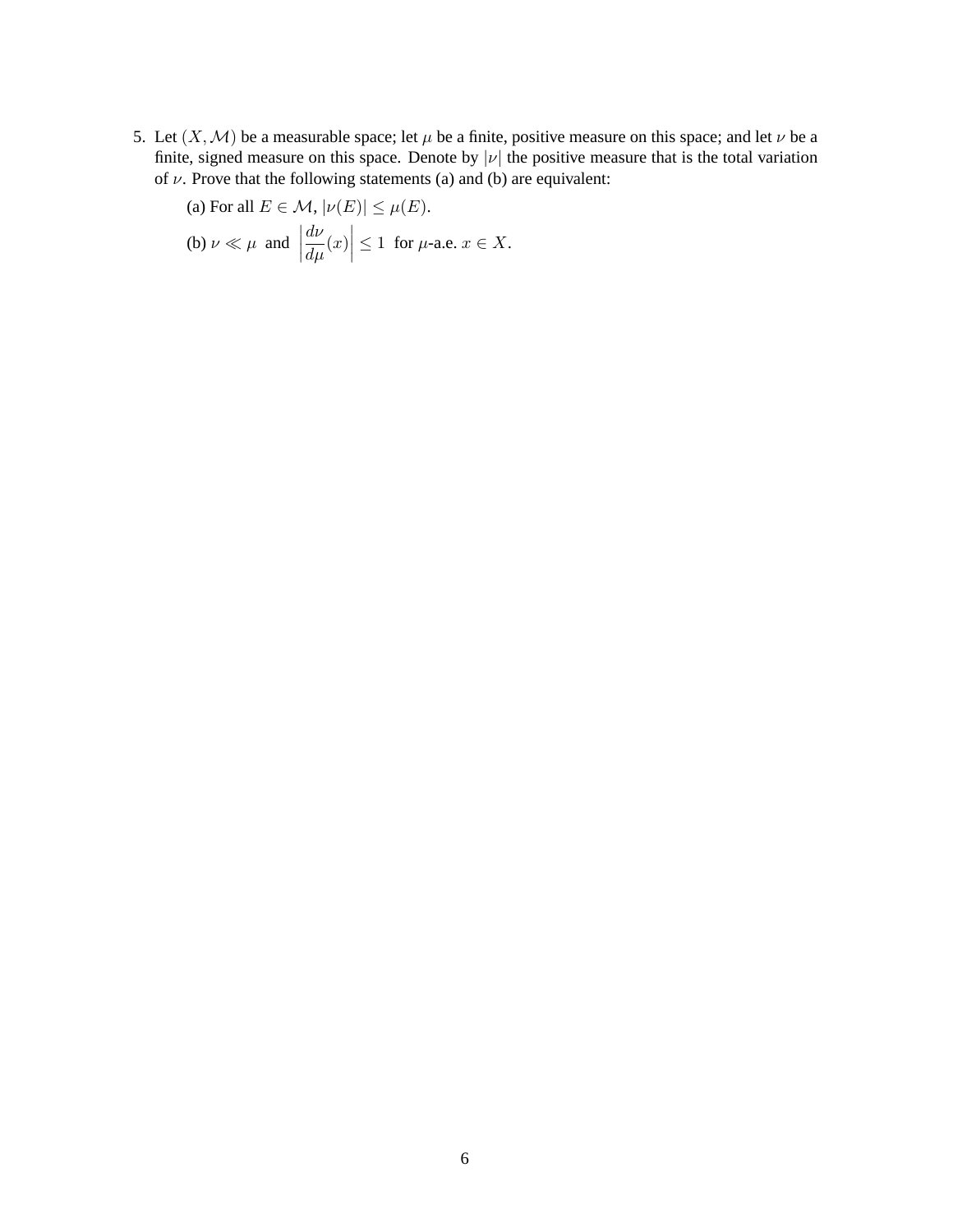- 6. Let a and b be real numbers satisfying  $-\infty < a < b < \infty$ . We denote by  $BV([a, b])$  the set of all functions F that map  $[a, b]$  into  $\mathbb R$  and that are of bounded variation on  $[a, b]$ .
	- (a) Define the concept that F is of bounded variation on  $[a, b]$ .

(b) Let F be a differentiable function mapping  $\overline{R}$  into  $\overline{R}$ . Prove that if the derivative  $F'$  is bounded on *IR*, then  $F \in BV([a, b])$  for any  $-\infty < a < b < \infty$ . (**Hint.** Use the mean value theorem.) (c) Define

$$
G(x) = x^2 \sin(1/x)
$$
 and  $H(x) = x^2 \sin(1/x^2)$ 

for  $x \neq 0$  and  $G(0) = H(0) = 0$ . Prove the following.

- (i) G and H are differentiable at all  $x \in \mathbb{R}$ , including at  $x = 0$ .
- (ii)  $G \in BV([-1, 1]),$  but  $H \notin BV([-1, 1]).$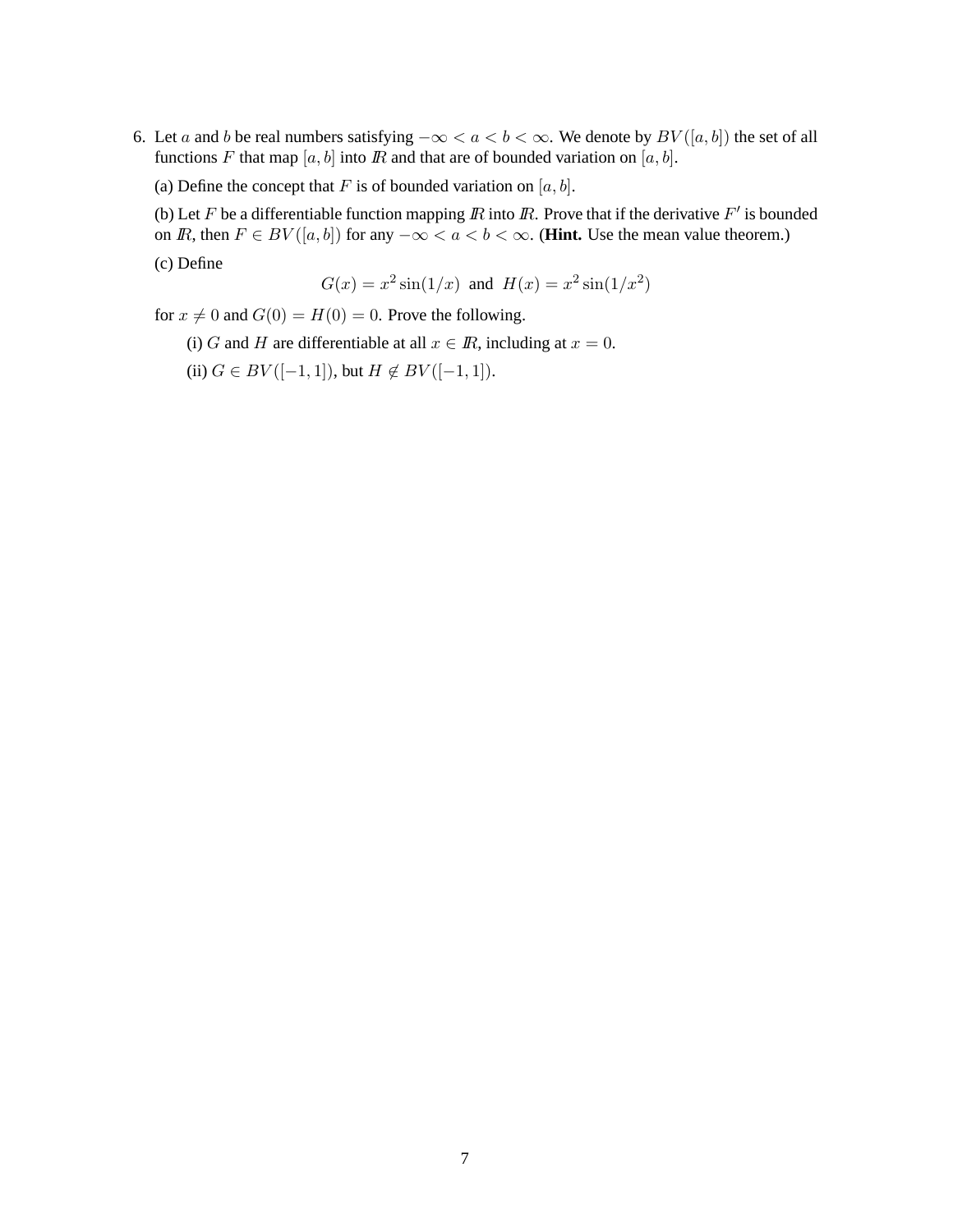7. (a) Lebesgue measure m on  $(R, \mathcal{B}_R)$  has the property that for any Borel set E in IR and any real number s,

$$
m(E+s)=m(E).
$$

What is this property of Lebesgue measure called? You need not prove this property.

(b) Let g be an arbitrary bounded, Borel-measurable function mapping  $\mathbb R$  into  $\mathbb R$  and  $\mathbb A$  an arbitrary bounded interval in R. Prove that  $\int_A |g| dm < \infty$ .

(c) Let g be an arbitrary bounded, Borel-measurable function mapping  $\mathbb R$  into  $\mathbb R$ ; let  $[\alpha, \beta]$  be an arbitrary bounded, closed interval in  $I\!R$ ; and let  $t$  an arbitrary real number. Using the property of  $m$  given in part (a), prove that

$$
\int_{[\alpha,\beta]} g(x+t) dm(x) = \int_{[\alpha+t,\beta+t]} g(x) dm(x).
$$